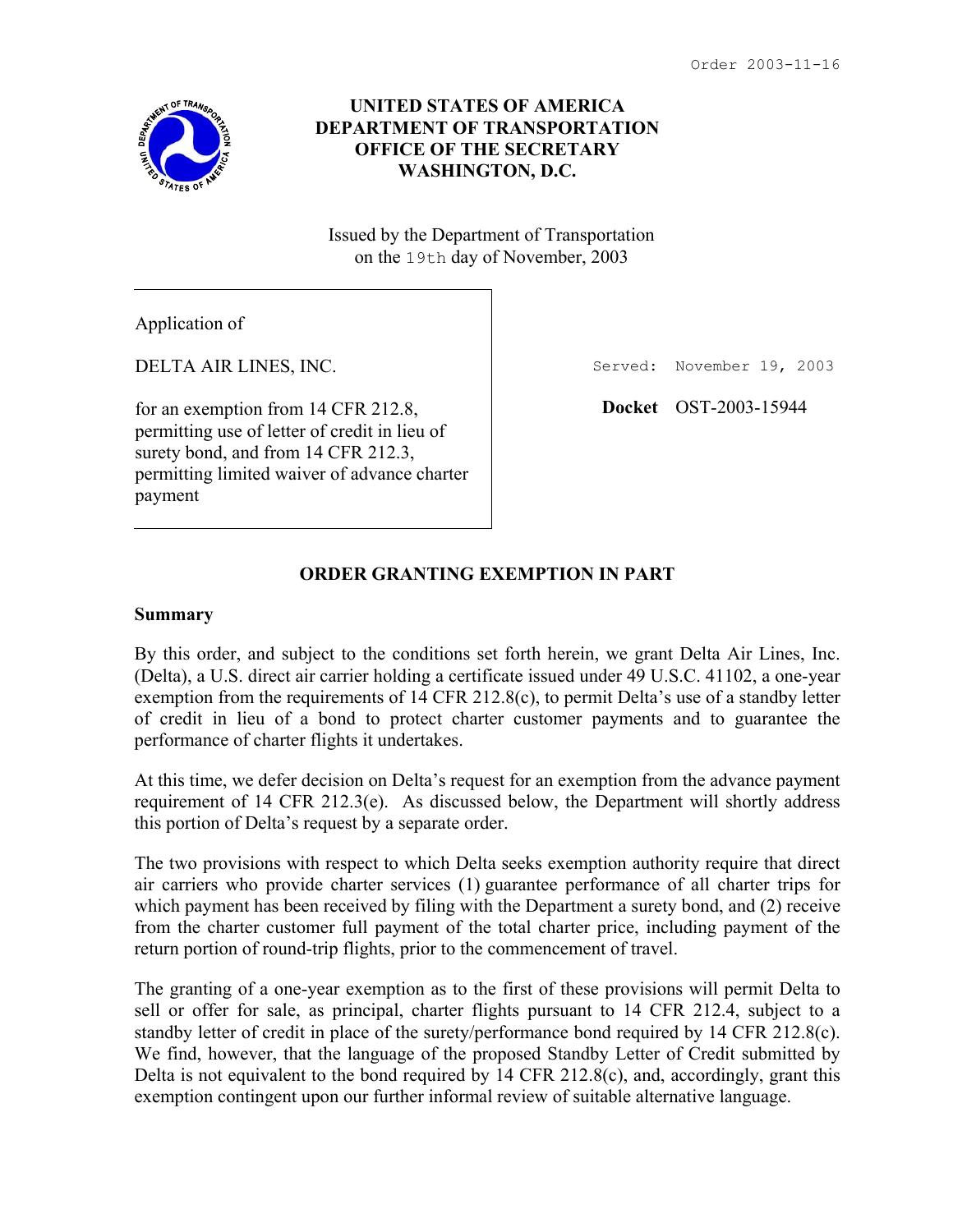The exemption granted by this order does not relieve Delta of its regulatory duty, under 14 CFR 212.3(f), to return to his or her point of origin any round-trip charter passenger who received the outbound portion of such transportation under this exemption.

### **Background**

On August 12, 2003, Delta filed its request for an exemption from 14 CFR 212.3(e) and 212.8(c) with respect to its charter services involving large jet aircraft having 100 or more seats. Delta requests approval of its use of a standby letter of credit in lieu of a surety bond to provide financial protection for customer advance payments under §212.8(c), and an exemption from the advance payment requirement of §212.3(e), in the case of certain singleentity charters by "select Fortune 500 corporations, professional sports teams, or colleges or universities."

In support of its application, Delta states that the requested exemptions are fully consistent with the objectives of the respective rules. Delta states first, that use of a standby letter of credit in lieu of a surety bond under §212.8(c) provides equivalent financial security for customer advance payments, and second, that the requested exemption from the advance payment requirement of §212.3(e) would reduce "burdensome and unnecessary transaction costs," and would be consistent with the objectives of the Airline Deregulation Act (ADA), 49 U.S.C. 40101(a)(6).

In recognition of the novelty and scope of its request, Delta further states that if its request is granted it would agree to several conditions. With respect to the exemption from the surety bond requirement, Delta would agree to maintain a letter of credit in a form approved by the Department and in an amount equal to or greater than the sum of all advance payments received by Delta for Part 212 and/or Part 380 charter operations scheduled to operate within the next 12-month period, and for which Delta has elected to substitute a security agreement for the depository agreement required under each part respectively. Delta states that it would also agree to provide the Department with all relevant information regarding the letter of credit in a timely manner, including certified monthly reports of advance payments covered by the letter and any claims made against the letter.

Only one comment was received in response to Delta's application. Kenneth A. Moninski supported Delta's request for relief from 14 CFR 212.8, stating that "if a letter of credit provides acceptable security for advance payment in the case of a public charter [under Part 380], [then] it should also be sufficient protection for a transaction involving a single-entity charter." However, Mr. Moninski objected to Delta's request for a waiver of the advance payment requirement of 14 CFR 212.3(e), on the basis that the grant of such an exemption would give Delta an unfair competitive advantage relative to other similarly situated airlines.

### **Discussion**

The current charter rules contain provisions designed to protect both the funds of persons who pay for and the travel expectations of persons who travel on charter flights. In the case of Public Charters under Part 380, we have long recognized that unique financial risks are inherent in the sale of charter transportation by charter operators who are not themselves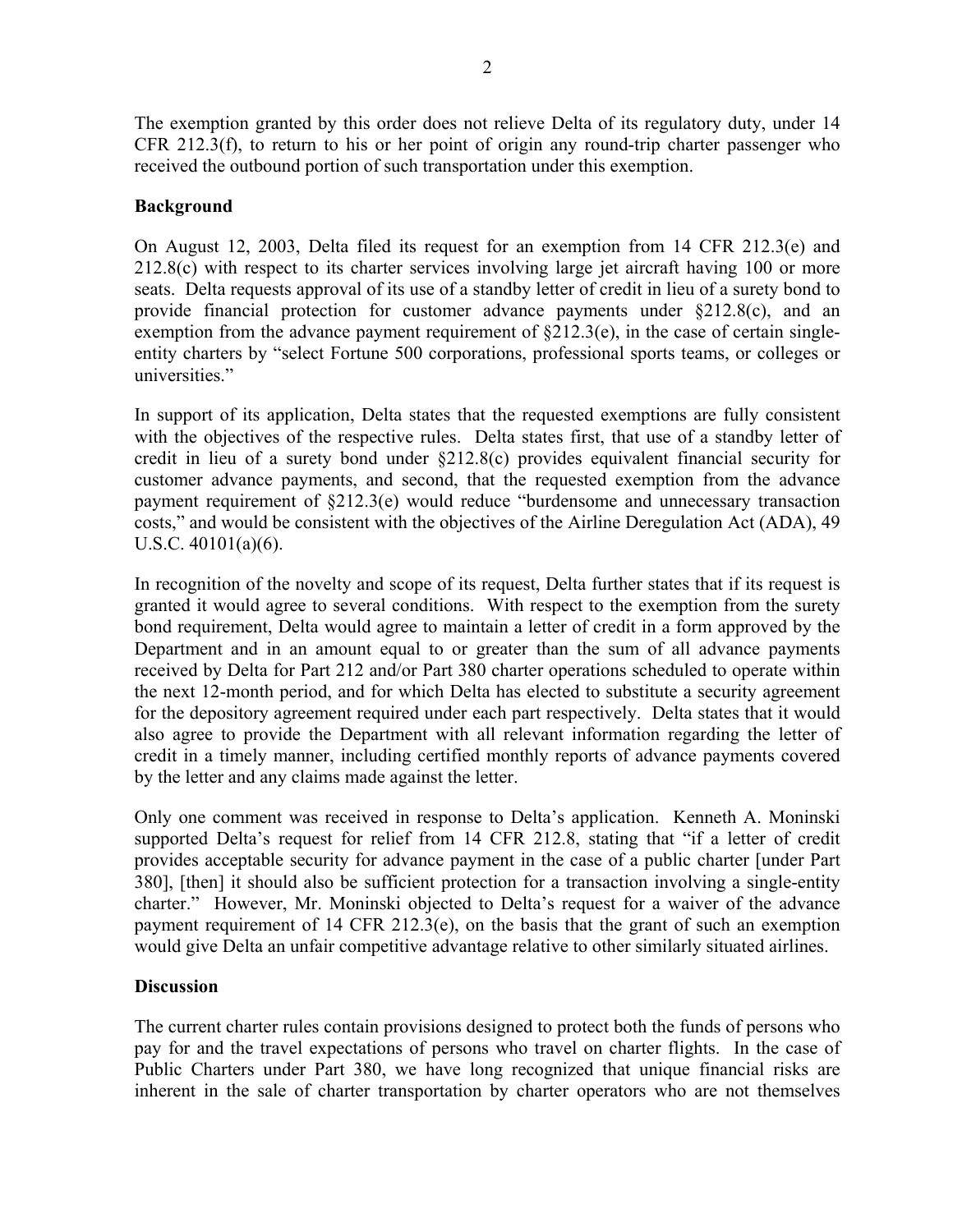direct air carriers, and thus are not required to hold a certificate issued under 49 U.S.C. 41102. *See*, *e.g.*, Aviation Charter Rules (Final Rule), 63 Fed. Reg. 28225, 28230 (May 22, 1998) ("Final Rule").

The interlocking financial security rules found in both Parts 212 and 380 were originally adopted at a time when charter operators, and even many air carriers specializing in charters, tended to be less capitalized or did not otherwise meet the same fitness requirements applicable to air carriers conducting scheduled service. *See* Notice of Proposed Rulemaking ("NPRM"), 57 Fed. Reg. 42864, 42867 (Sept. 16, 1992).

As the charter industry has matured, our rationale for maintaining the financial security rules has evolved. Five years ago, during our most recent comprehensive re-examination of these rules, we recognized that air carriers specializing in charters are now subject to the same initial and continuing fitness requirements as those specializing in scheduled service. *See* NPRM, *supra*, 57 Fed. Reg. at 42867. We accordingly proposed to eliminate the financial security arrangements found in Part 212. *Id*. Although most air carriers who responded to this proposal agreed, others, including at least one air carrier, several charter operators, two travel agency associations, the banks and most of the individuals filing comments objected, citing the number of liquidations and bankruptcies affecting the airline industry in recent years. After considering the objections, and noting in particular that "in the event of a stranding, charter participants are less likely than scheduled passengers to be carried by other airlines or to benefit from ticketing procedures common among scheduled carriers (*e.g.*, where travel on a defaulting airline is via a ticket issued by another carrier, or vice-versa)," we concluded that "the public benefits of retaining financial protections for charter participant funds significantly outweigh the cost of compliance." Final Rule, *supra*, 63 Fed. Reg. at 28230.

Accordingly, as they exist today, the charter rules are intended to protect the expectations of charter customers and charter participants by ensuring (1) that the charter operates or that funds are available to refund the customer for service paid for but not provided, and (2) that charter participants, whether under Part 212 or Part 380, are not stranded by a direct air carrier's inability or unwillingness to provide return lift for pre-paid round-trip carriage. We have long required that a charter flight be operated by the carrier before the corresponding payment for such operations is released to the carrier. Moreover, under Part 212, a direct air carrier is required to hold charterers' payments in escrow, or maintain a corresponding surety bond, to guarantee that if the carrier is unable or unwilling to provide the charter services it has contracted to operate, then either a refund or lift by another carrier will be provided. *See* Final Rule, *supra*, 63 Fed. Reg. at 28231.

### **Standby Letter of Credit under Part 212**

Under Part 380, we recognize that, appropriately structured, a standby letter of credit can constitute a "security agreement" capable of insuring the financial responsibility of the Public Charter operator equal to a surety bond or surety trust agreement. 14 CFR  $380.34(c)(2)(iii)$ . Critically, a standby letter of credit under Part 380 must include "a statement that, in the event that the other provisions of the agreement do not provide protection to charter participants comparable to that provided under a bond in the form [provided], the bank shall assume, for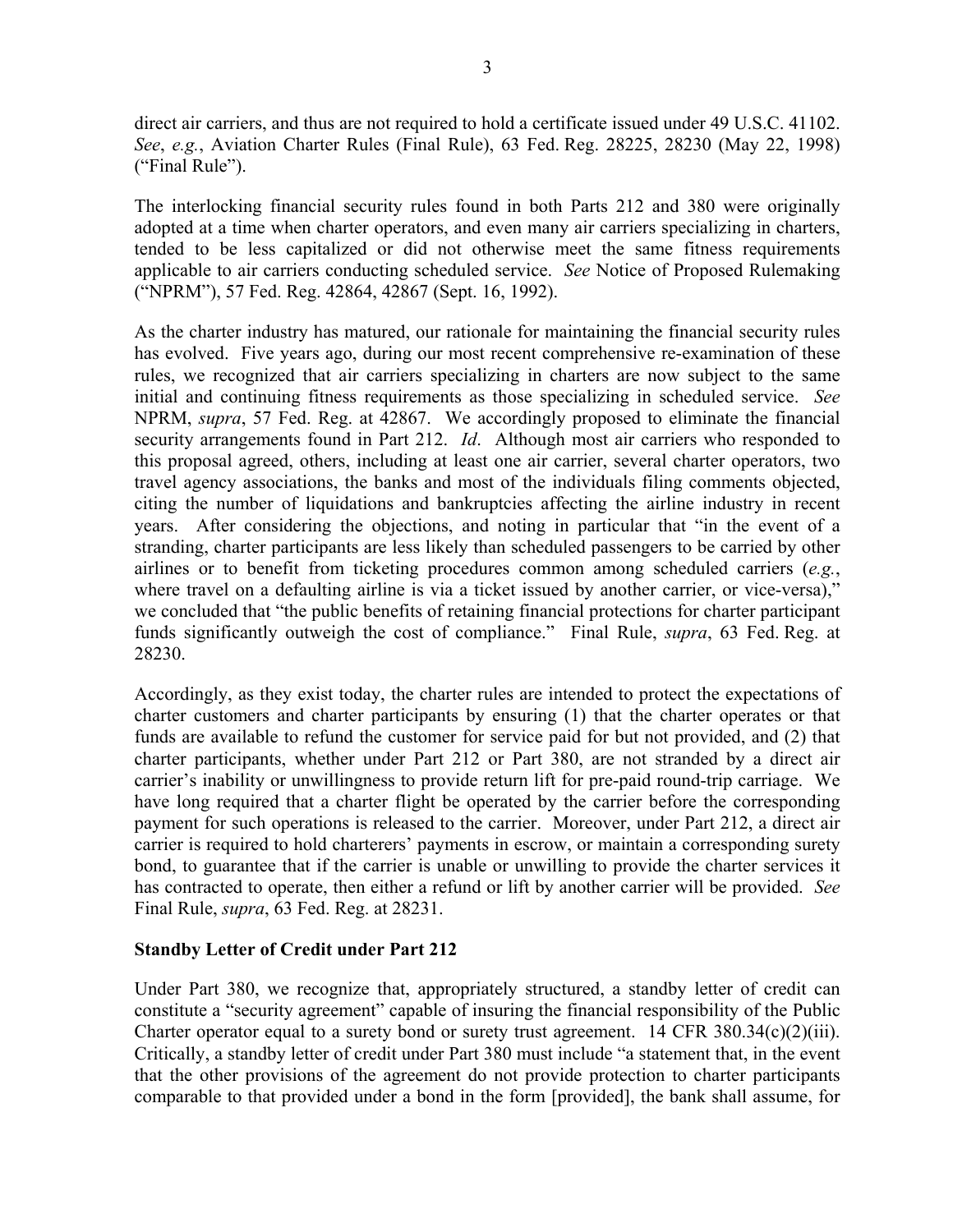the benefit of the charter participants, all the liabilities it would have if it entered into the bond." 14 CFR 380.34(c)(3). Thus, a substitute security agreement must expressly incorporate the regulatory requirement under §380.34(c)(2)(iii), that a standby letter of credit "that furnishes a lesser degree of protection than would be provided under the [corresponding] bond[, including protection against the risk of the charter operator's bankruptcy,] shall be invalid to that extent, and instead the bank, the charter operator or foreign charter operator, and the charter participants shall have the same rights and liabilities as provided under [such] a bond."

We have seen no evidence to suggest that a standby letter of credit, under appropriate conditions, cannot provide guarantees comparable to a surety bond under Part 212, even though we recognize that a security agreement under Part 380, in contrast to a security agreement under Part 212, need not include a performance guarantee. However, the substitution of a letter of credit in this context is untested. Therefore, while we find that it is in the public interest to grant Delta's request for an exemption from this requirement (subject to the conditions set forth below), we limit Delta's exemption authority to a period of one year,1 and the Department will monitor Delta's implementation of this exemption to ensure that the performance guarantee essential to a surety bond under Part 212 remains a viable part of the substitute agreement.

In order for a standby letter of credit to qualify as a security agreement under Part 212, it must be equivalent to a surety bond provided thereunder. Given our experience under Part 380, we believe that the structure of any permissible letter of credit under Part 212 should similarly follow the pattern imposed by Part 380 to ensure equivalence. For example, as noted above, a letter of credit under Part 380 must include a clear statement that, in the event that the agreement does not otherwise provide protection to charter participants comparable to that provided under a Part 380 bond, the bank shall assume, for the benefit of charter participants, all liabilities it would have if it entered into such a bond. Moreover, we note that, to be comparable to a surety bond of unlimited amount, the total amount of advance payments accepted by Delta for air charter transportation cannot exceed the face value of its standby letter of credit. In its application, Delta has agreed to abide by such an essential limitation.

In addition, as we have consistently emphasized, it is critical that customers and passengers be aware of the risks and protections they may or may not have when purchasing charter services. Accordingly, a copy of any such letter of credit, the form of which otherwise complies with this order, must be made available to charter customers at a time when the customer may still walk away from the charter without penalty.

As presently drafted, the proposed letter of credit attached to Delta's application does not demonstrate that it provides protection comparable to a surety bond under Part 212. Accordingly, the exemption granted here will become effective only after Delta has consulted with the Department's Special Authorities Division regarding the changes that are necessary

 $\overline{a}$ 

<sup>&</sup>lt;sup>1</sup> Delta's request for a five-year exemption is denied. However, at the conclusion of one year, the Department would be willing to consider extending the exemption for a longer period, consistent with Department practice, should Delta's experience under this exemption warrant such an extension. Delta will be free to request such an extension at the end of the one-year exemption period.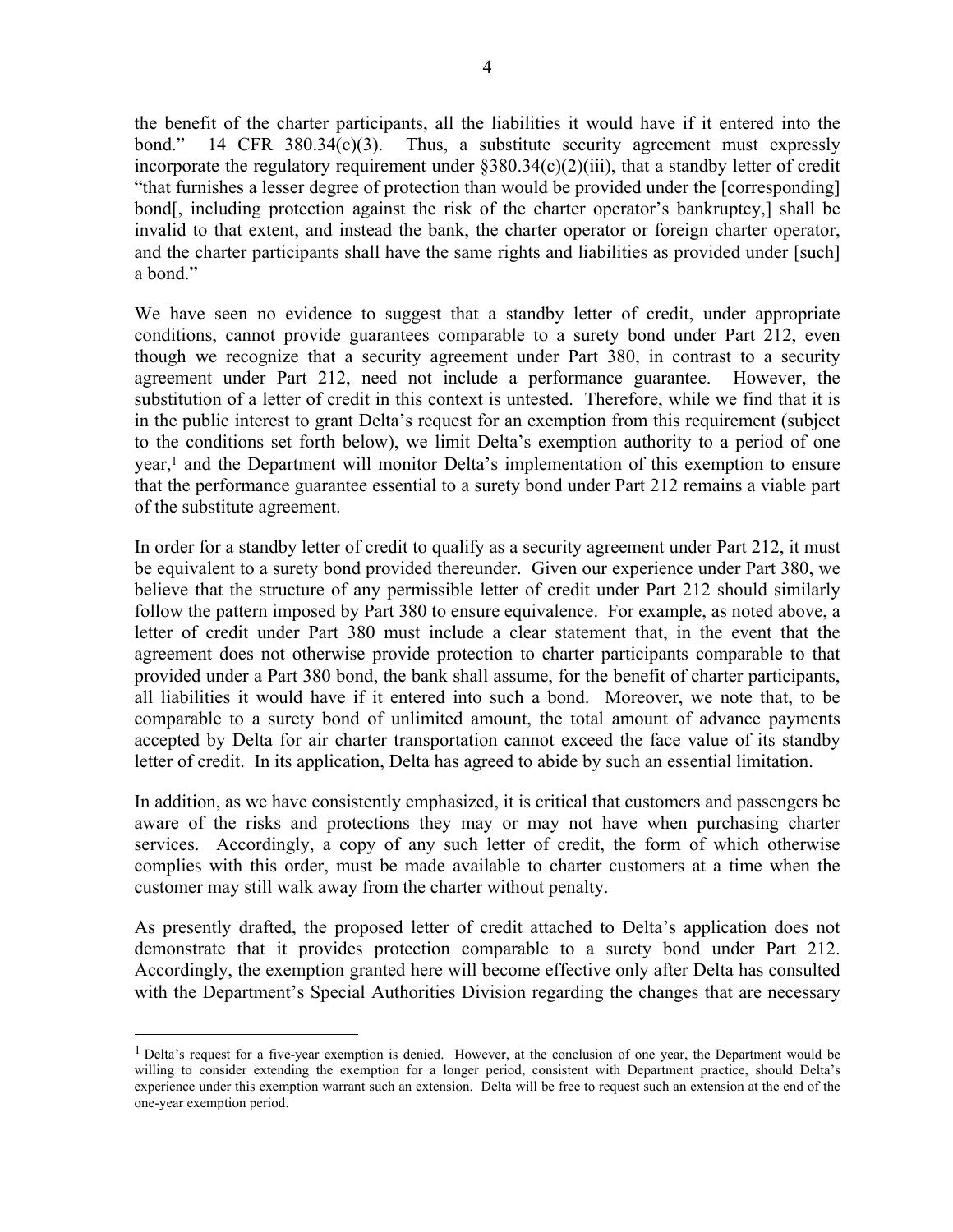to bring the letter of credit into compliance with this order, has submitted a revised letter of credit to the Department for review, and has received notice from the Department that the substitute language so complies.

Delta's request for an exemption from the advance payment provisions of Part 212 raises more complex issues that require further review by the Department. We intend to address this request shortly in a separate order.

### **ACCORDINGLY:**

- 1. We grant Delta an exemption from 14 CFR 212.8(c) for one year, to allow it to use a standby letter of credit ("Letter of Credit"), in lieu of a surety bond, to secure the advance payments of charter customers' funds and the performance of return carriage for round-trip charter operations where the outbound portion has been completed, provided that:
	- a. The Letter of Credit shall provide recourse to charter customers for all monies paid to the air carrier for charter services provided under 14 CFR Part 212 and/or 14 CFR Part 380;
	- b. The Letter of Credit must include a statement that, "in the event that the agreement does not otherwise provide protection to charter customers and/or participants comparable to that provided under a surety bond as provided in Appendix A to 14 CFR Part 212, the bank shall assume, for the benefit of charter customers and participants, all liabilities it would have if it entered into such a bond";
	- c. Delta may not collect advance payments from charter customers such that the total of such payments would exceed the face amount of the Letter of Credit;
	- d. Each charter customer must receive notice that a Letter of Credit is being used to provide financial protection and, upon request, be provided with a copy of the Letter of Credit prior to the execution of their charter contract, or in the alternative, must be given reasonable opportunity to cancel a charter contract without penalty after receipt of a copy of the Letter of Credit;
	- e. Any Letter of Credit that furnishes a lesser degree of protection than would be provided by a bond under 14 CFR 212.8(c) shall be invalid to that extent, and instead, the bank, the carrier, the charter customer and charter participants shall each have the same rights and liabilities as provided under a bond as provided in Appendix A to 14 CFR Part 212, including the protections afforded charter customers in the event of the carrier's bankruptcy;
	- f. Delta must submit to the Department's Special Authorities Division copies of letters of credit it wishes to use under this exemption to confirm that their terms meet the requirements set forth by this order; and